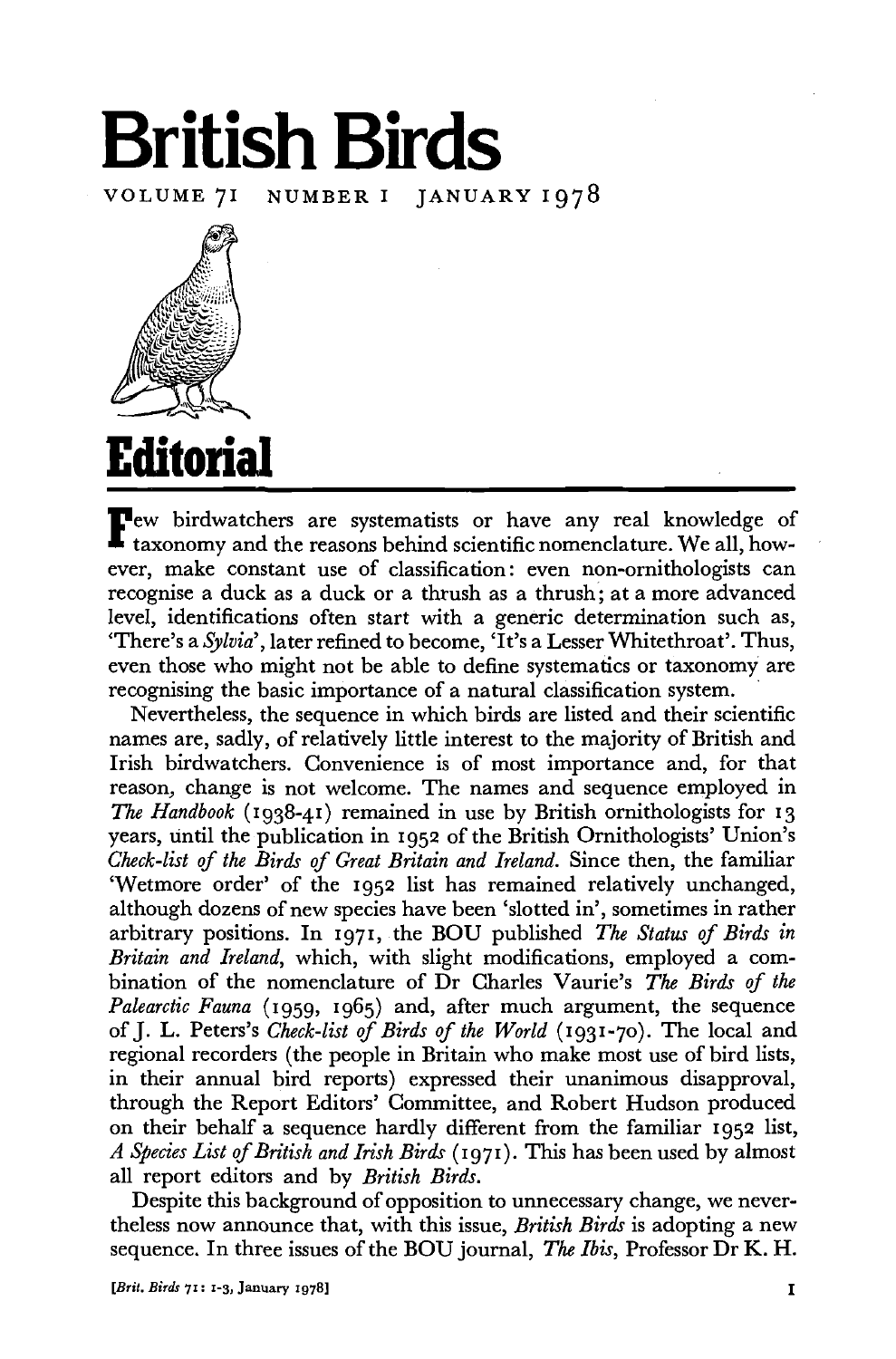Voous has produced a completely revised 'List of recent Holarctic species' *(Ibis* 115:612-638; 119:223-250, 376-406), based broadly on the Wetmore system and with the aim of finding 'a reasonable compromise between the sequences of orders, families, genera, and species as adhered to by ornithological workers, societies, and organisations in various parts of the northern hemisphere,' Thus, this list involves the minimum necessary changes (in the light of modern knowledge) from the familiar sequence in use here since 1952. Our decision to adopt Professor Voous's list has, however, been strongly influenced by the earlier decision of the editors of*Handbook of the Birds of Europe, the Middle East and North Africa: the Birds of the Western Palearctic* to do so. *'BWP'* must surely be destined to become as widely used and familiar to European ornithologists as was *The Handbook.* We feel, therefore, that our decision is both natural and inevitable: birdwatchers in the late 1970s and 1980s will be using'the Voous sequence'.

We are producing an up-to-date list of all bird species recorded in the western Palearctic, arranged in the sequence and with the scientific names recommended by Professor Voous; a copy of this '1978 list' will be sent free to every subscriber with the February or March issue *of British Birds.*  We do not, therefore, propose to detail here the changes involved, except to mention two that may be of interest to many British and Irish birdwatchers. Professor Voous regards the Scottish Crossbill as a separate species *Loxia scotica,* distinct from Crossbill *L. curvirostra* and Parrot Crossbill *L. pytyopsittacus* (see pages 3-10); the Isabelline Shrike, treated as a distinct species *Lanius isabellinus* when first recorded in Britain in 1950 *(Brit. Birds* 44: 217-219), until its four races were merged as red-tailed forms of the Red-backed Shrike *L. collurio,* now regains specific rank (the reasons for this will be published shortly). Thus, on a light-hearted note, many British birdwatchers may, without stirring from their armchairs, add one (or the luckier of us two) species to their life lists.

We have not yet mentioned the English vernacular names in common usage. Some are in need of revision and the list is currently being reviewed by a working group including representatives of *British Birds,* the BOU, the BTO, *BWP,* the RSPB and the Wildfowl Trust. Following the general principle of making minimum change, pending this full review, we advocate only the following 13 alterations:

|                        |                         |                       | REFS.          |
|------------------------|-------------------------|-----------------------|----------------|
| <b>SCIENTIFIC NAME</b> | 1971 LIST               | 1978 LIST             | TO NOTES       |
| Aix galericulata       | Mandarin Duck           | Mandarin              |                |
| Lagopus lagopus        | Red Grouse              | Willow/Red Grouse     | 6              |
| Colinus virginianus    | <b>Bob-white Quail</b>  | <b>Bobwhite</b>       | $\mathbf{2}$   |
| Perdix perdix          | Partridge               | Grey Partridge        | 3              |
| Burhinus oedicnemus    | <b>Stone Curlew</b>     | Stone-curlew          | 4              |
| Chordeiles minor       | Nighthawk               | Common Nighthawk      | $\overline{2}$ |
| Anthus spinoletta      | Rock/Water Pipit        | Rock Pipit            | 5              |
| Motacilla flava        | Yellow/Blue-headed      |                       |                |
|                        | Wagtail                 | Yellow Wagtail        | 5              |
| M. alba                | Pied/White Wagtail      | Pied Wagtail          | 5              |
| Catharus ustulatus     | Olive-backed Thrush     | Swainson's Thrush     | $\mathbf{2}$   |
| Corvus corone          | Carrion/Hooded Crow     | Carrion Crow          | 5              |
| Dendroica coronata     | Myrtle Warbler          | Yellow-rumped Warbler | $\mathbf{2}$   |
| Icterus galbula        | <b>Baltimore Oriole</b> | Northern Oriole       | 2              |